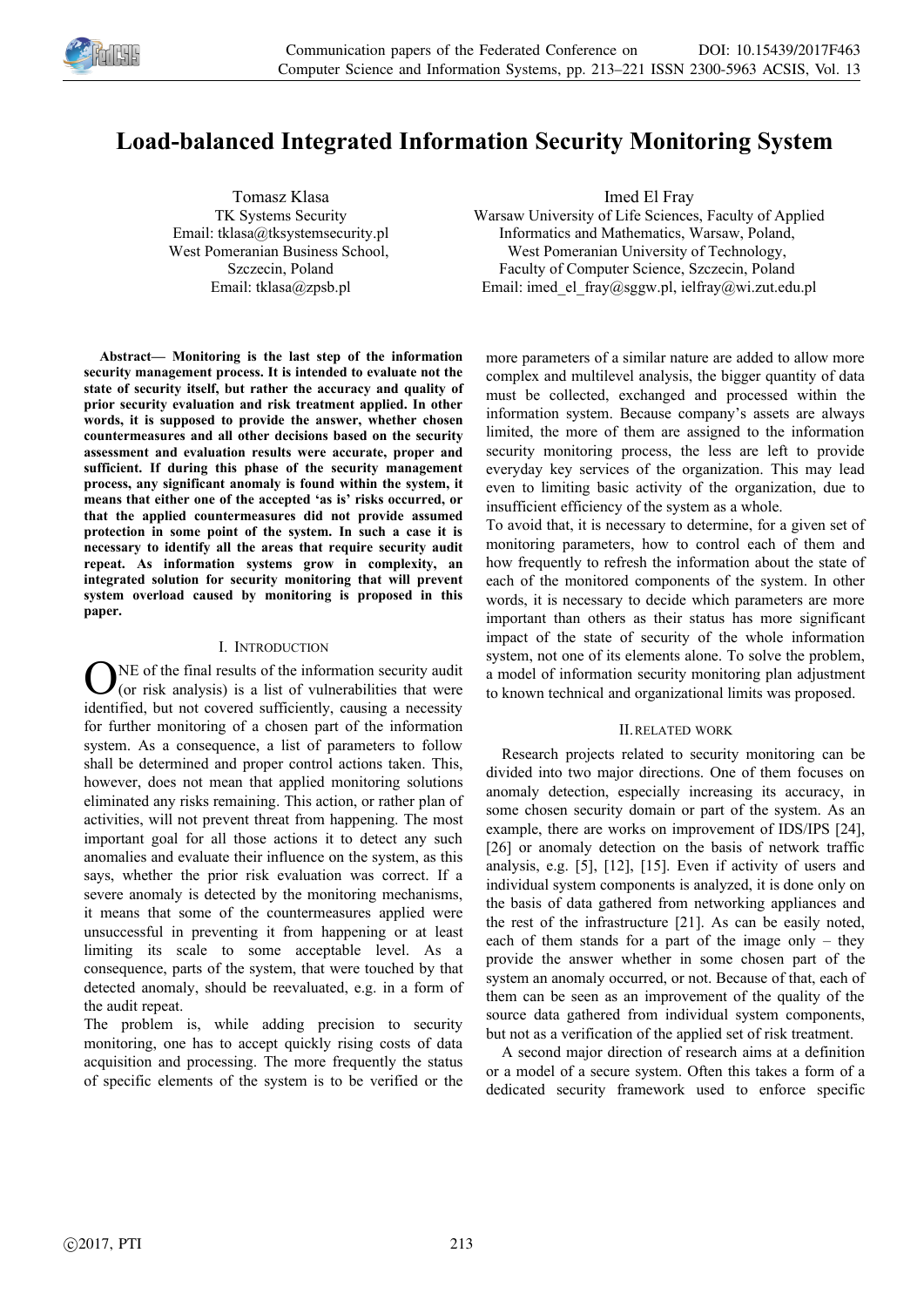scheme of security monitoring, like in [18] or a specific architecture of the whole system as in [8]. A different solution is to use existing classification of threats and vulnerabilities, e.g. for critical infrastructure systems a partition into four groups was proposed, including dedicated risk treatment techniques [13]. One of other attempts is project FORISK, based on a three-step process: once formal requirements and knowledge about the company are collected (phase 1), a formalized risk assessment is undergone (phase 2), and on that basis an automatic or semiautomatic choice of further treatment is performed (phase 3). The whole solution was designed to be easy to apply even for a not fully trained management [7]. Division into steps or layers is a common approach. For instance, in [16] a smartgrid system security was modelled with the help of three layers (social, software and hardware) and a set of allowed interactions between them. Another example of multi-layered approach, relies on game theory and impact assessment based on AHP [10]. The model of a secure system can be created also with the help of a specific descriptive notation or language, like SecBPMN [4], which defines expected behavior of the system and policies that can be used in monitoring. The common feature of security frameworks is that they introduce description of the expected form of the system (either its structure, activity, or both), so it can be easily said if there are any deviations from that state. This leads to quite simple anomaly detection and assumption, that if the system is not compliant with the framework definition, it is not secure. This, however, is still insufficient to verify applied set of countermeasures properly as usually there is no reference to the results of the security audit, which should be a basis for all further decisions and applied risk treatment.

Thus, it is not clear whether introduced description of the system (framework) is adjusted to requirements that emerged from the results of the security audit, or if it was proposed regardless of risk analysis. Modelling expected structure and behavior of system

components means that a security framework usually does not apply to all security domains or is adjusted to a specific type of the organization. As a consequence, it is necessary to combine various techniques and solutions to address technical and organizational or immaterial layers of the information system at the same time. This causes further difficulties connected with dependencies between solutions (the same asset, e.g. computer network, may be defined in a different way, depending on chosen framework) resulting in unexpected and unnecessary data redundancy or even inconsistency.

Issues with efficiency caused by quantity of gathered and transmitted data are also typical, however this problem is not unique to information security monitoring. A similar issue was a subject of research e.g. in the area of securing supply chain with numerous dependencies between network elements, where system performance was controlled after implementation of treatment perceived as not influencing performance [20]. Amount of transmitted data was an issue also in the case of research under a smart-grid system, where calculations show that petabytes of data must be gathered to analyze the system of a whole country. When compared the number of data sources in that case with a number of individual data sources in a more sophisticated organization, it can be seen that they are quite comparable. Because the size of data transmission depends mostly on the number of unique messages, and it is impossible to limit the number of data sources without decreasing analysis quality, it is necessary to focus on the sampling frequency [1].

Generally, current solutions either focus on some chosen parts of the information system or attempt to model an enforced, secure state of the system. However, little is done to standardize and process the reverse feedback from the system, to identify weaknesses in applied security plan and improve it appropriately. The monitoring plan is usually used to detect problems and counter them instantly with the help of one of the predefined actions, not to induce long-term improvement of the plan itself, e.g. by the replacement of insufficient countermeasures. Current solutions focus on the best accuracy, it comes at a price of high load of the information system, caused by gathering and processing loads of data intended to maximize the level of details. This approach, however, cannot be implemented in many types of organizations, including virtual organizations, as excessive system load may even block basic operation of such an organization, due to limited resources. At the same time, little attention is paid to solutions that adapt to the requirements and limits of the examined organization in terms of operational costs, that may cover multiple functional areas of the organization at the same time.

#### III. BACKGROUND

There are two major elements of the whole integrated approach to security monitoring. First of all, the initial evaluation of information system's security is the basis for all further decisions and choice of countermeasures. Because of that, this step shall be done in a standardized way. Based on the analysis of the issues in widely adapted risk assessment methods, a more formalized, however still flexible, approach was proposed [6].

Another very important prerequisite is data description unification. The whole information system consists of multiple elements that, from the perspective of monitoring, can be treated as individual data sources. As they are incompatible with each other and cannot provide output data in a single, chosen arbitrarily, format, it necessary to convert their output into a chosen scheme, as is usually done in numerous research projects aimed at some specific part or type of the system, e.g.  $[3]$ ,  $[9]$ ,  $[25]$ ,  $[27]$ . To address that problem, a general solution of data scheme conversion, based on the meaning of individual data fields, was proposed in [14].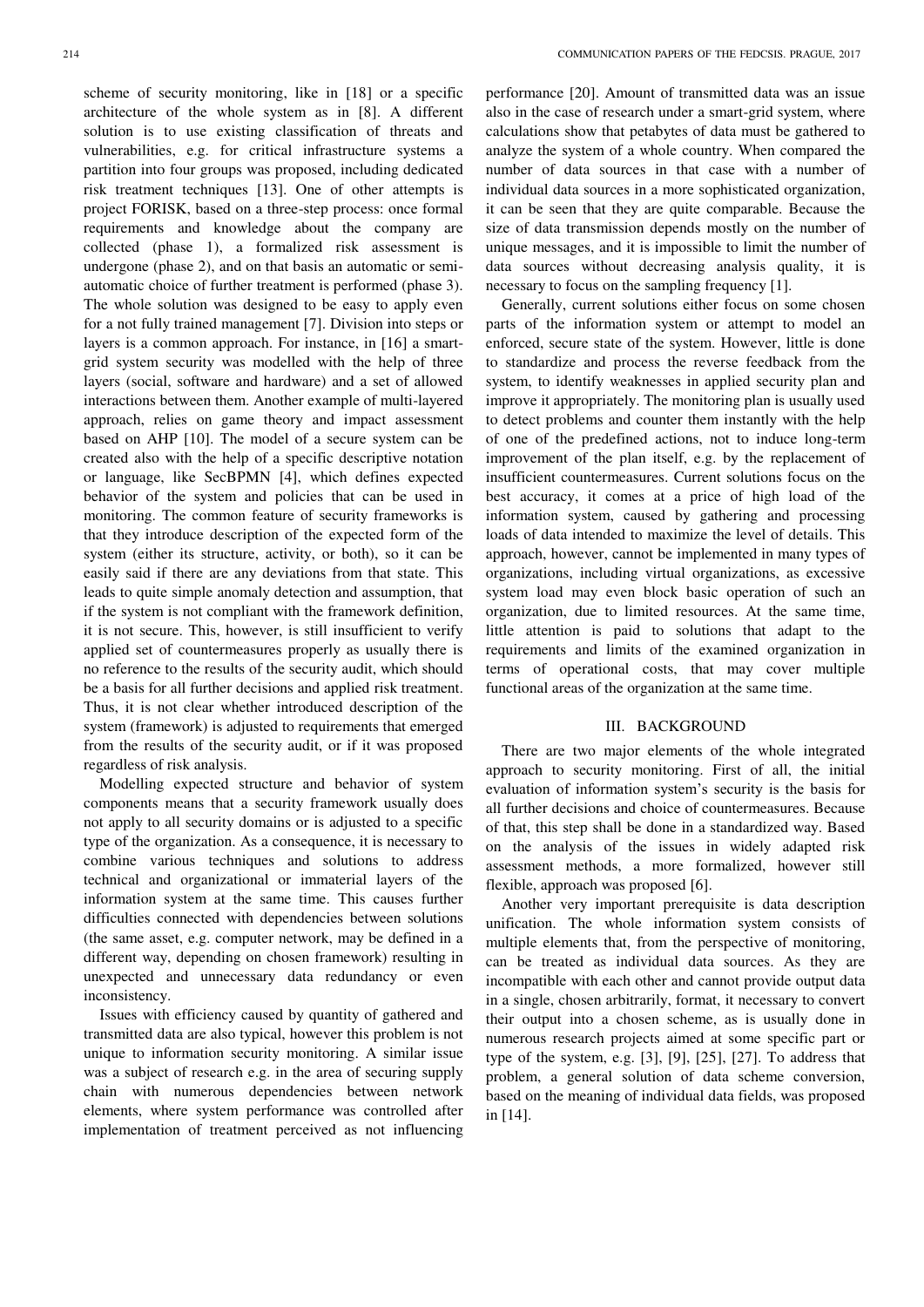## IV. INTEGRATED APPROACH TO INFORMATION SECURITY MONITORING

Verification of adequacy of countermeasures taken on the basis of the results of security audit, that were supposed to guarantee some expected security level of the information system is complex. That evaluation is influenced not only by the fact of occurrence (or not) of some local anomalies on the level of individual system components, but most importantly the influence of such events on proper operation of the organization and its ability to proceed required business processes.

The main source of data for parametrization of the security monitoring system is the security audit report, which includes references to identified business processes and utilized assets, defines known threats and specifies for which of them there are uncovered vulnerabilities of used assets. This document explains therefore, which areas or components of the system should be monitored, to assure assumed security objectives. Elements of the system selected during the planning phase are supposed to periodically provide reports describing recent operational history. Among the data sources there are systems like SIEM, firewalls, other network devices, hardware and software sensors responsible for physical and environmental security, software telemetrics and other organizational solutions allowing governance of the implemented procedures.

The list of the data sources presented above shows clearly that they do not form a unified, common group. Also the way of storing and processing data by individual sources is different. Because of that it is reasonable to divide the system into a number of logical layers (ref. fig.1). The first of them is data source layer, gathering individual system components, the state or activity of which is to be monitored. Each element of this layer can be questioned – as a response to such a response it should reply with a status report.

Because of the diversity of data sources, it is necessary to convert messages, or at least convert metadata describing the data. It can be done before the actual communication with the central repository or after the message is received by the repository. Unification of data format before wrapping them into the message structure provides an opportunity for a more detailed control mechanisms and data verification on repository input.

Once the data description format is converted, and if necessary also the data format itself, the data is ready to be wrapped into the structure of the message, which is done at the level of the communication layer.

Received messages go to the data verification layer, which is responsible for the control of data structure, integrity and source. Positively verified data is then sent to the data archive layer, which is responsible for the repository update.



Fig. 1 Multi-layer model of monitoring data integration.

Gathered data are processed and analyzed by the algorithms forming reasoning layer. The result of all operations performed at this stage is an evaluation of effectiveness of implemented countermeasures. the last layer is responsible for mechanisms of results presentation and providing communication between the system and the user.

The only layer which allows communication with any other layer of the system is the planning layer. With its help a functional parametrization is done, as well as technical setup of the components responsible for tasks of the individual layers (e.g. it includes available definitions of data description formats and mappings necessary for their conversion).



Fig. 2 Security Monitoring Metrics Selection.

This element is a part of the planning layer. Selection of monitoring scope, which means metrics of system components state and means of controlling them, is done on the basis of the security audit results. This provides a Plan of Monitoring, describing which metrics (parameters) should be followed for each of the assets, with the help of which mechanisms and at which frequency their status should be updated at the central repository.

The process consists of two steps. At first, a list of metrics is determined for each of the assets, on the basis of a set of relations described by matrixes, similar to those used by method FoMRA [6]. The results can be shown as an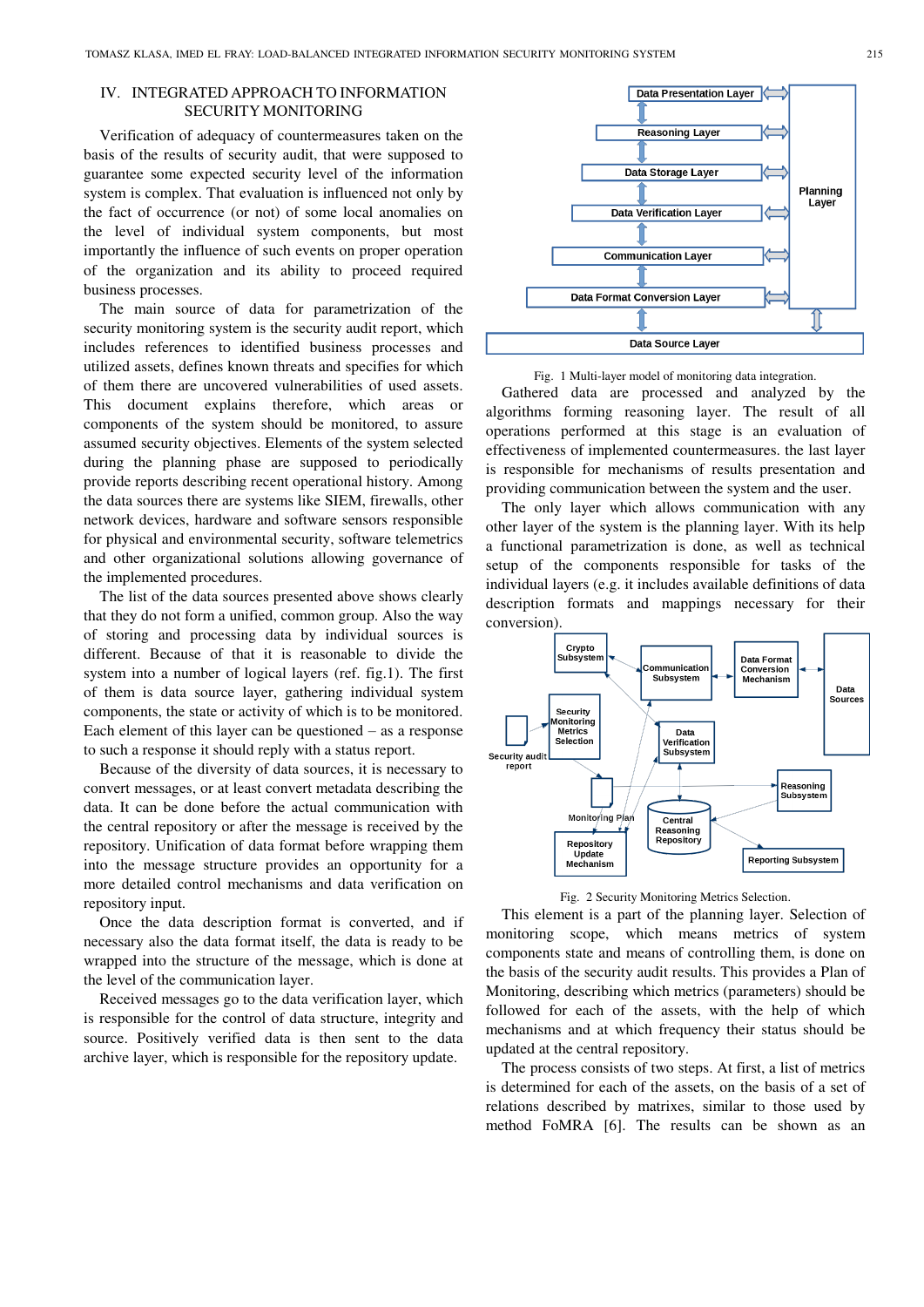assignment matrix  $RPA$ <sub>(MxN)</sub> of parameters  $p_i \in P$ { $p_1, p_2, \ldots, p_m$ } to assets  $a_i \in A$ { $a_1$ , $a_2$ ,..., $a_n$ }, where *M* stands for the number of parameters, and *N* number of assets.

$$
R_{PA} = \begin{bmatrix} a_1 p_1 & a_1 p_2 & \cdots & a_1 p_m \\ a_2 p_1 & a_2 p_2 & \cdots & a_2 p_m \\ \vdots & \vdots & \ddots & \vdots \\ a_n p_1 & a_n p_2 & \cdots & a_n p_m \end{bmatrix}
$$
 (1)

That scope cannot be modified, if the monitoring process is supposed to cover all assumed security objectives. The only possible way to avoid system overload caused by the monitoring process is to adjust the means of control assigned to each of those parameters in such a way, that the overall cost does not exceed some predefined, acceptable level. Then, for each of those parameters an appropriate way of control is selected, with attention to the overall system load that it will cause. This includes the choice of the right data description format to be used for communication with the data source, which is based on the Triage procedure [23], followed by a comparative analysis of the overhead generated by each of the remaining options (e.g. based on ROI).

Then, the frequency, at which the status of each of the monitored parameters is updated in the central repository is calculated. This is intended to provide as small data granularity as possible, processing and gathering of which will not cause a system load higher than assumed boundary values. Theoretically, the best scenario is to monitor everything in near real-time. Unfortunately, as it was proved by earlier research in various fields, implementation of such an approach is practically near to impossible, e.g. due to the amount of generated network traffic which may interfere with normal, daily operation of the organization. To avoid generating a serious risk of business discontinuity, it is necessary to define a total, acceptable (and safe) system load that can be caused by security monitoring, without significant negative impact on other business processes. Then, the plan of monitoring should be adjusted in such a way, that its implementation does not cause higher load than the one defined as a limit, which may be called a budget B.

A number of weights are used to adapt sampling frequency of various information system elements. All analyzed business processes, assets and parameters are given weights.

Each of the parameters that are subject of monitoring can be connected with only one security objective, but multiple assets and business processes, so they shall not be treated as equal. There are numerous methods for business process assessment, that can be used to evaluate all business processes of the organization, e.g. RAPID RE [17]. Obtained values, after normalization, provide business processes weights *WBP<sup>i</sup>* .

All assets that are combined with a given parameter can be treated as equal, so for *a* assets connected with parameter *k* an asset weight can be calculated as:

$$
WA_j = \frac{1}{a}, WA_j \in (0;1)
$$
 (2)

As the parameter can be assigned to many assets and business processes, to calculate parameter's weight it is necessary apply proper aggregation. Due to the fact, that relations between business processes, assets and parameters form a tree structure, parameters' weights can be calculated similarly to FTA elements [11], [19], like a total probability of events forming a stochastic tree [2]:

$$
WPar_{k} = \sum_{j=1}^{z} \left( WA_{j} * \sum_{i=1}^{p} WBP_{i} \right), WPar_{k} \in \langle 0; 1 \rangle \tag{3}
$$

Then, the cost of monitoring plan implementation (which is the system load caused by it) for R parameters and a standardized time period, can be calculated with the help of an adapted formula from process cost calculus [22]:

$$
MPC = \sum_{k=1}^{R} (Cu_k * A_k * f_k)
$$
 (4)

Where:

- *MPC* monitoring plan cost (additional system load),
- $A_k$  number of assets connected with parameter *k*,
- *Cu<sup>k</sup>* load caused by a single update of parameter *k* status (unit cost),
- $f_k$  parameter k status update frequency.
- Then, a following generalization can be assumed:

$$
f_k = \mathbf{W} \mathbf{P} a r_k * f \tag{5}
$$

Where:

- *WPar<sub>k</sub>* weight of parameter  $k$ ,
- *f* unknown base frequency.

As a result, the following formula is obtained:

$$
MPC = \sum_{k=1}^{R} \left( Cu_k * A_k * WPar_k * f \right) \tag{6}
$$

As the maximum acceptable additional load to the system caused by security monitoring was defined as a budget *B*, the problem got limited to calculation of a maximum base frequency *f* for which equation  $MPC \leq B$  holds. That boundary can be defined for a number of criteria, the list of which can differ depending on organizational structure and culture. They may include IT infrastructure load and workload of employees.

A set of four criteria was chosen during research:

- calculation power consumed,
- memory consumed,
- quantity of data transferred,
- human workload.

For each of those criteria a separate budget equation should be formed: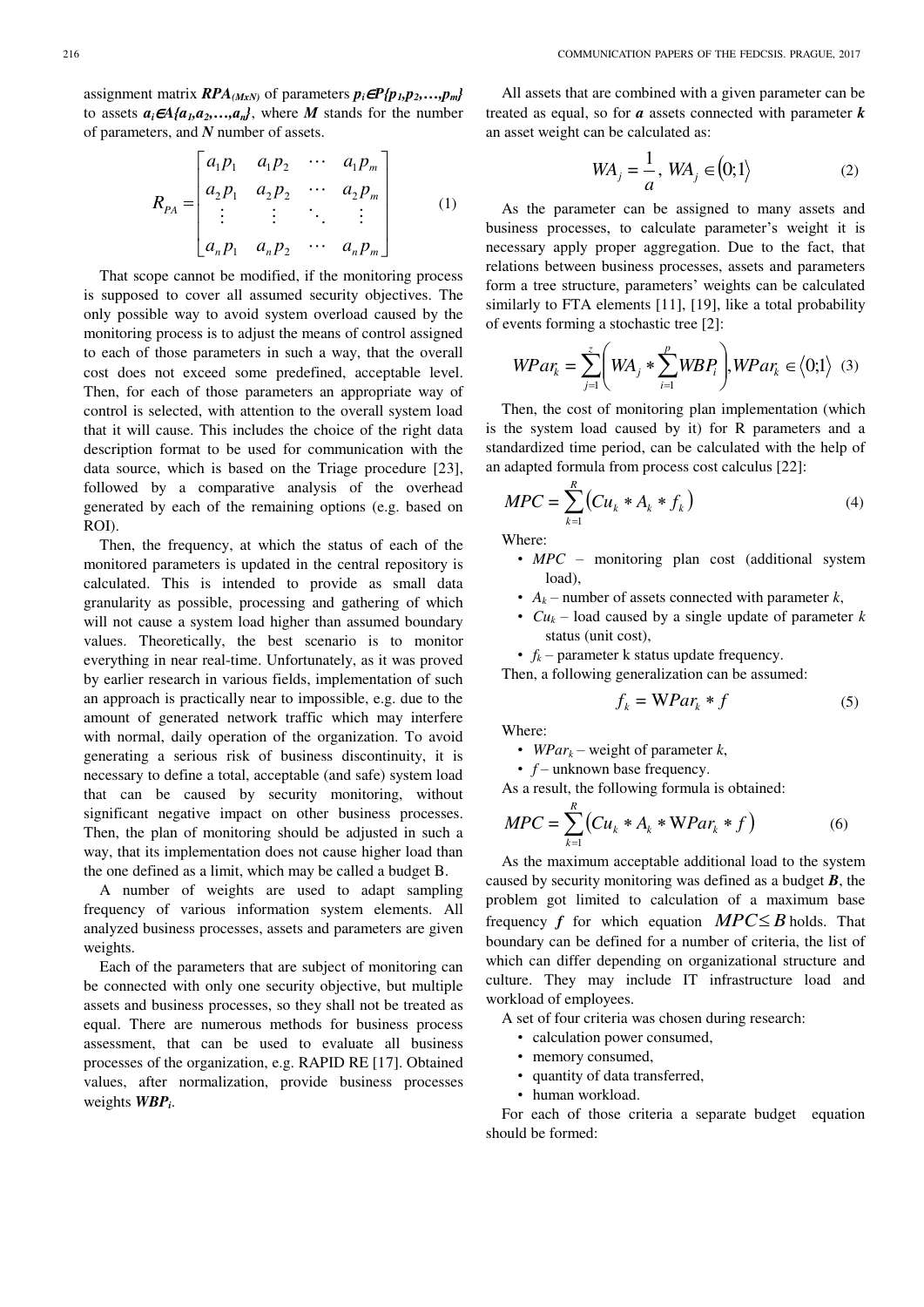$$
B_a = \sum_{k=1}^{R} (Cu_k * A_k * WPar_k * f)
$$
 (7)

Base frequency  $f$  must fulfill all the criteria of system workload, which means:

$$
f = \min\left\{f_1, \cdots, f_{c-1}, f_c\right\} \tag{8}
$$

Calculated frequency  $f$  is used to determine the frequency of each parameter's update, with attention to its weight *WPar*, calculated earlier:

$$
f_k = \mathbf{W} Par_k * f \tag{9}
$$

As a consequence, the final monitoring plan *PM*, providing monitoring technique *MT* and status update frequency *f* for each of the parameters, takes a form of:

$$
PM = \left\{ (Par_i, MT_{(Par_i)}, f_{(Par_i)}), \cdots \right\} \tag{10}
$$

As it was stated at the beginning, a list of parameters was taken as an input and is a result of earlier steps of the security management process. Monitoring techniques were chosen with attention to various requirements and measurable criteria. Finally, update frequency for each of the parameters was established with attention to parameters' significance and within predefined load limit (budget). Changing a set of load criteria will influence the final result in such a way that the update frequencies may be different, but the overall load of the system will always be below predefined limit. Although that limit must be determined separately for every single organization, it is a far simpler task when compared to assessment of all possible monitoring plan combinations.

#### *A. Data Sources*

There are many different data sources that may provide data to the system, including SIEM solutions, firewalls and other networking devices, hardware and software sensors for physical and environmental security, software telemetrics mechanisms or other organizational solutions of applied procedures governance.

#### *B.Central Reasoning Repository*

It is the main element of the data gathering layer. It collects all status data from individual components of the system, as well as necessary system parametrization data. Depending on the scale of the information system that is subject of monitoring, it may be necessary to implement database architecture designed for the big data environment.

#### *C.Repository Update Mechanism*

Another key element of the data gathering layer. It is responsible for periodical overwrite of the oldest records with current, successfully verified valued received from data sources. It is based on the cyclic queue mechanism and makes a use of a typical logistic approach to managing performer operation.

#### *D.Data Verification Subsystem*

It is responsible for initial verification of integrity, source and structure of data. Verification of data source and integrity is done with the help of cryptography, implemented in the Crypto module. Verification of data structure is based on the data description format definition that is expected in the message from the agent that is responsible for processing this specific order on data.

#### *E. Data Format Conversion Mechanism*

The conversion model relies on assumption that there is some general set of description format fields, from which specific languages are constructed by selection of proper subsets of fields. Such assumption is correct as long as each field that exists in one description format forms a unique element of a set. This means that for instance in the case of field date that appears in n languages to meet that assumption a set of fields LF should contain up to n unique elements that corresponds to date. The mechanism was described in [14].

#### *F.Reasoning Subsystem*

To reduce time required to build or adjust the model and to make it easier, classification of local anomalies based on rough sets and linguistic knowledge base was used. It was combined with aggregation on the level of assets, business processes and security objectives.

A number of factors influencing changes in the state of security were chosen based on the widely used methods and standards (ISO2700x and ISO15408-x). They were used to define a model of linguistic base decomposition defined as  $WL = f(x1, x2, x3, x4, x5, x6, x7)$ , where:

- x1 business processes significance,
- x2 number of corresponding business processes,
- x3 asset recovery time,
- x4 dynamics of changes of asset's parameters state,
- x5 scale of changes of assets parameters,
- x6 available time,
- x7 environment influence.

Then, an aggregation based on a tree structure was done, where level 0 is a tree root that represents security of the whole information system, and nodes on level n described by the *WL* value. The aggregation characteristics are as follows:

- At least one of the child nodes on level  $n+1$  has value equal to WL,
- None of the child nodes on level  $n+1$  has value higher than WL,
- All child nodes on level *n+1*except of at least one have value lower than WL,
- Value on the level *n-1* must not be lower than WL.

Finally, starting with the deepest level of the tree, nodes with the highest value of influence WL are identified and that value is propagated up the tree, carrying the information about the status of the system according to approach "worst case first". Proposed aggregation model is in this way a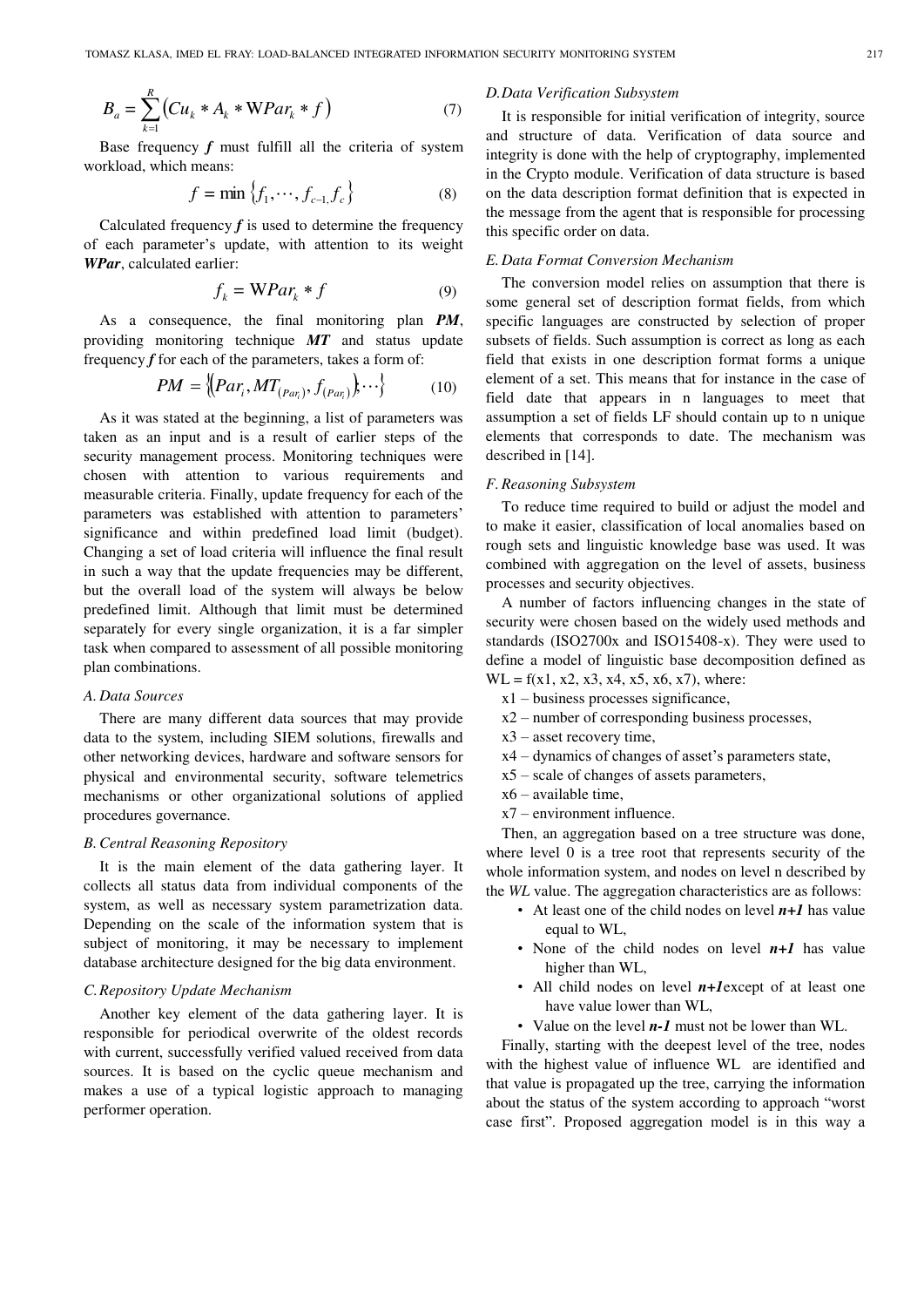combination of analytic side of the FTA and synthetic side of the ETA. In some way it can be perceived as a tree representation of the FMEA model. Because the attention of the administrator or the management is focused on those anomalies that caused the biggest abbreviation from the state perceived as safe, it is easy to prioritize anomaly handling and in this way correct detected weaknesses of the implemented security management system.

#### V.CASE STUDY

Proposed new approach was verified on the basis of data gathered during real life operation of an IT knowledge contest Tik?-Tak! in two different time periods. Tik?-Tak! was a national (Polish) contest organized by the Polish Information Processing Society, addressing primary, secondary and high school students. First set of data comes from its second edition in year 2012, and second set of data was gathered in year 2015, after the contest system was significantly reconstructed. The contest was divided into three phases: school level, regional level and finals. The first two of them were done online, with the help of mentioned contest system. Data used in case study were gathered during the first phase of the contest, in which over ten thousand students attended each of the editions. The contest system was located on a virtual machine provided by Cloudia (in 2015 rebranded to Atende Business Cloud). Users used their own computers to log in to the system.

The following case study presents key steps through the proposed integrated monitoring system. An entry point was a list parameters that came as a result of risk assessment process:

- 1) Contest system server,
- 2) Users database,
- 3) LAN network,
- 4) Internet connection,
- 5) Questions database,
- 6) Answers database,
- 7) Administrator.

Those assets are used in three main business processes:

- Solving tests,
- Calculating rank lists,
- User and school registration.

Five of the assets used were assessed as secure enough and because of that were not assigned to any monitoring parameter. For the remaining two there were known vulnerabilities that were not covered fully in other way, which caused them to require monitoring. In total, three parameters were defined in this case:

- Answer saved (t),
- Par  $65$  Unsuccessful use of the user identification mechanism, including the user identity provided,
- Par 66 Successful use of the user identification mechanism, including the user identity provided.

Those three parameters, mapped on assets, were taken as input to case study in this paper. The  $R_{PA}$  matrix looks like:

$$
R_{PA} = \begin{bmatrix} 1 & 1 & 1 \\ 0 & 0 & 0 \\ 0 & 0 & 0 \\ 0 & 0 & 0 \\ 0 & 0 & 0 \\ 1 & 0 & 0 \\ 0 & 0 & 0 \end{bmatrix}
$$
 (11)

For each of the parameters, a unit cost of monitoring was estimated, separately for each of the four conditions: caused system load in seconds, human workload in hours, data transmission in kB and quantity of data stored in kB.

| TABLE I                                                 |
|---------------------------------------------------------|
| BUDGET DEFINITION - LOAD ALLOWANCE FOR EACH OF THE TEST |
| SCENARIOS FOR TIK?-TAK! 2012. SOURCE: OWN CONTRIBUTION. |

| test   | data saved      | system | human    | data        |
|--------|-----------------|--------|----------|-------------|
| no.    | increase        | load   | workload | transmitted |
| test 1 | 1 <sub>GB</sub> | 10000s | 40h      | 5GB         |
| test 2 | 2GB             | 1000s  | 40h      | 5GB         |
| test 3 | 1GB             | 10000s | 5h       | 5GB         |
| test 4 | 1 <sub>GB</sub> | 1000s  | 20h      | 5GB         |
| test 5 | 1GB             | 2000s  | 8h       | 5GB         |

Frequencies of parameter status update were calculated for each of the test scenarios defined by budget limits shown in table1. The results are shown in Tab II.

TABLE II. TEST RESULTS FOR TIK?-TAK! 2012. SOURCE: OWN CONTRIBUTION.

| test no. | unsuccessful<br>user<br>identification didentification | successful<br>user | answer saved<br>$(t_1-t_0)$ |
|----------|--------------------------------------------------------|--------------------|-----------------------------|
| test 1   | 103                                                    | 103                | 96                          |
| test 2   | 30                                                     | 30                 | 28                          |
| test 3   | 12                                                     | 12                 | 12                          |
| test $4$ | 30                                                     | 30                 | 28                          |
| test 5   | 20                                                     | 20                 | 19                          |
|          |                                                        |                    |                             |

TABLE IIIII. BUDGET LIMIT CONSUMPTION IN TEST SCENARIOS. OWN CONTRIBUTION.

| test   | data<br>saved | system     | human    | data        |
|--------|---------------|------------|----------|-------------|
| no.    | increase      | load       | workload | transmitted |
| test 1 | 0,010 MB      | 3348,149 s | 39,999 h | 0,013 MB    |
| test 2 | $0,003$ MB    | 999,999 s  | 11,946 h | $0,004$ MB  |
| test 3 | $0,001$ MB    | 418,519 s  | 4,999 h  | $0,002$ MB  |
| test 4 | $0,003$ MB    | 999,999 s  | 11,946 h | $0,004$ MB  |
| test 5 | $0.002$ MB    | 669,630 s  | 8,000 h  | $0,003$ MB  |

Parameter status update frequency is limited by the most restrictive cost criteria. As can be seen in table 3, in the first, third and fifth test scenario a maximum allowed human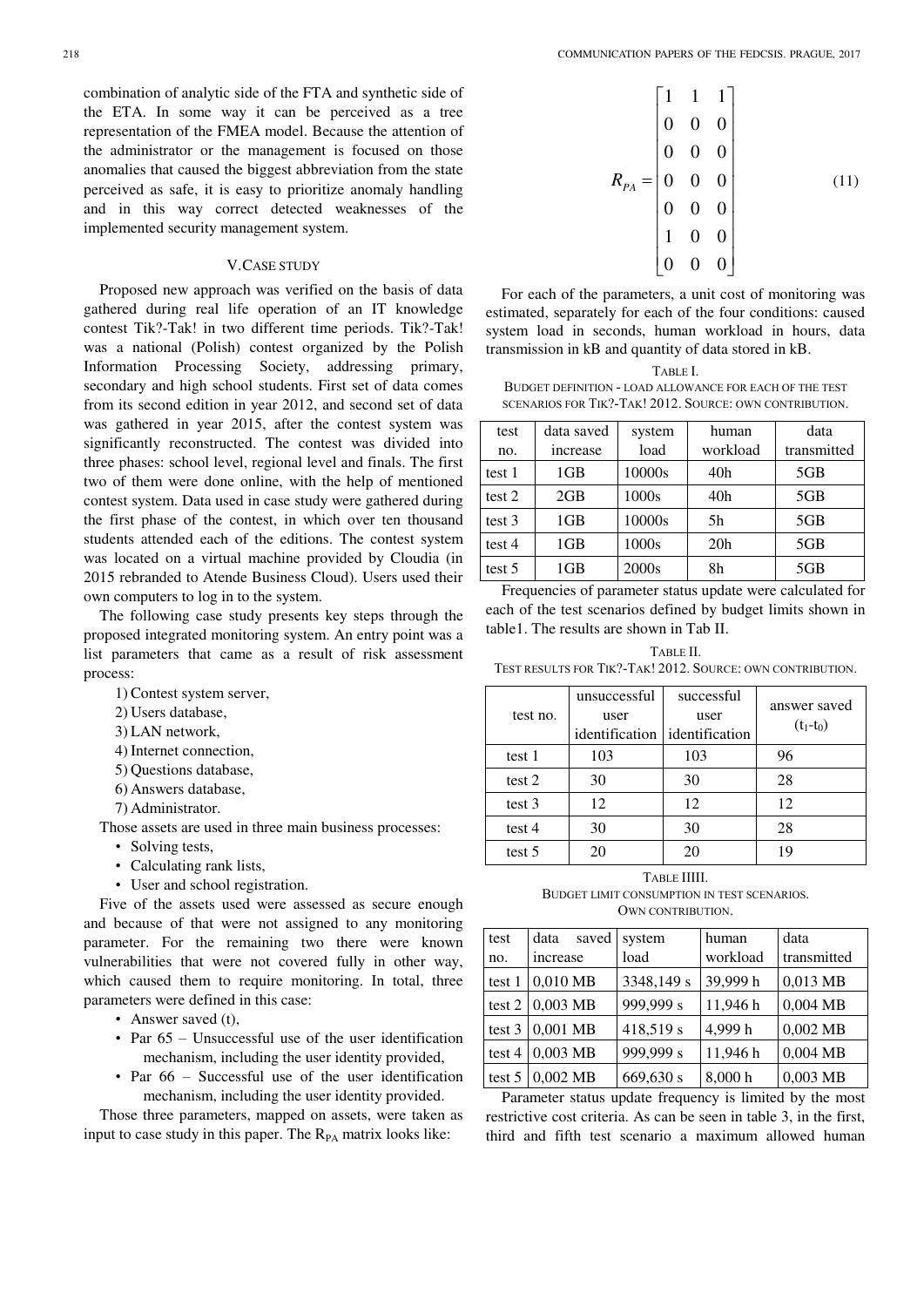workload was reached. In the second and fourth, the limit was caused by the system load allowance.

For each of the parameters, a unit cost of monitoring was estimated, separately for each of the four conditions: caused system load in seconds, human workload in hours, data transmission in kB and quantity of data stored in kB. Then, frequencies of their status update were determined, according to formula 7 and 9, for a number of test scenarios. To provide comparison with results obtained for the 2012 contest system, at first the same test cases were defined (based on the same budget limits).

TABLE IV. BUDGET DEFINITION - LOAD ALLOWANCE FOR EACH OF THE TEST SCENARIOS FOR TIK?-TAK! 2015. SOURCE: OWN CONTRIBUTION.

| test<br>no. | data<br>saved<br>increase | system<br>load | human<br>workload | data<br>transmitted |
|-------------|---------------------------|----------------|-------------------|---------------------|
| test 1      | 1GB                       | 10000s         | 40h               | 5GB                 |
| test 2      | 2GB                       | 1000s          | 40 <sub>h</sub>   | 5GB                 |
| test 3      | 1GB                       | 10000s         | 5h                | 5GB                 |
| test 4      | 1GB                       | 1000s          | 20h               | 5GB                 |
| test 5      | 1GB                       | 2000s          | 8h                | 5GB                 |

Frequency of parameter status update was calculated again for each of the test scenarios defined by budget limits shown in table 4, while table 5 contains results obtained for the Tik?-Tak! 2015 contest, with the following set of pareameters:

Par1: unsuccessful user identification Par2: successful user identification Par3: SSH attack Par4: Fail2Ban bans Par5: PHP errors nginx

Par6: PHP sock-fail

Par7: answer saved  $(t_1-t_0)$ 

TEST RESULTS FOR TIK?-TAK! 2015. SOURCE: OWN CONTRIBUTION.

| test<br>no. | Par1 |    | $Par2$ $Par3$ | Par <sub>4</sub> | Par <sub>5</sub> | Par <sub>6</sub> | Par <sub>7</sub> |
|-------------|------|----|---------------|------------------|------------------|------------------|------------------|
| test 1      | 33   | 33 | 33            | 33               | 33               | 33               | 33               |
| test 2      |      |    |               |                  |                  |                  |                  |
| test 3      | 4    |    |               |                  |                  |                  |                  |
| test 4      |      |    |               |                  |                  |                  |                  |
| test 5      |      |    | n             |                  |                  |                  |                  |

Similarly to tests for Tik?-Tak! 2012 contest, the first, third and fifth test scenario generated

a maximum allowed human workload value (refer to table 6). The second and fourth were limited by system load criterion. It can be seen as the increase of the parameters quantity, at an unchanged limit of allowed load, caused by monitoring implementation, reduces frequencies of parameters' status update.

TABLE VI. BUDGET LIMIT CONSUMPTION IN TEST SCENARIOS. OWN CONTRIBUTION.

| test     | data saved | system load | human    | data        |
|----------|------------|-------------|----------|-------------|
| no.      | increase   |             | workload | transmitted |
| test 1   | $0,008$ MB | 4333,334 s  | 40,000 h | $0,014$ MB  |
| test 2   | $0,002$ MB | 999,999 s   | 9,228 h  | $0,003$ MB  |
| test $3$ | 0,001 MB   | 541,666 s   | 4,999 h  | $0,002$ MB  |
| test $4$ | $0,002$ MB | 999,999 s   | 9,228 h  | $0,003$ MB  |
| test 5   | $0,002$ MB | 866,666 s   | 7,999 h  | $0,003$ MB  |

Two additional test scenarios were added with increased budget limits. The idea was to show the difference in load of the given four criteria, generated by the increased scope of monitoring (when compared to Tik?-Tak! 2012), with the frequencies on comparable level. Table 7 presents budget limits for the additional test scenarios.

TABLE VII. BUDGET DEFINITION - LOAD ALLOWANCE FOR ADDITIONAL TEST SCENARIOS FOR TIK?-TAK! 2015. OWN CONTRIBUTION.

| test<br>no. | data<br>increase | saved system<br>load | human<br>workload | data<br>transmitted |
|-------------|------------------|----------------------|-------------------|---------------------|
| test 6      | 1GB              | 10000 s              | 200h              | 5GB                 |
| test 7      | 1GB              | 20000 s              | 200h              | 5GB                 |

Once again, frequencies were calculated. Results obtained for the new test scenarios were shown in table 8.

| TABLE VIII.                                               |
|-----------------------------------------------------------|
| RESULTS FOR ADDITIONAL TEST SCENARIOS FOR TIK?-TAK! 2015. |
| <b>OWN CONTRIBUTION.</b>                                  |

| test<br>no.      |                                            |     |     |                   |  |
|------------------|--------------------------------------------|-----|-----|-------------------|--|
| test $6 \mid 76$ |                                            | 176 | 76  | 76 76 76          |  |
|                  | $\vert \text{test } 7 \vert 153 \vert 153$ |     | 153 | $153$ 153 153 153 |  |

TABLE IX.

BUDGET LIMIT CONSUMPTION IN TEST SCENARIOS 6 AND 7. OWN CONTRIBUTION.

| test | data            | saved system | human    | data        |
|------|-----------------|--------------|----------|-------------|
| no.  | increase        | load         | workload | transmitted |
|      | test 6 0,019 MB | 10000 s      | 92.309 h | $0.031$ MB  |
|      | test 7 0,039 MB | 20000 s      | 184,615h | $0,062$ MB  |

In both cases it was the system load that limited the frequency of parameters' status update. This can be clearly seen in table 9.

As can be seen, the monitoring plan is adjusted according to changing load allowance (limit) of the four budget criteria. The final parameters' status update frequencies are calculated in such a way, that it is impossible to exceed a predefined limit, which prevents from information system overload caused by the implementation of security monitoring procedures.

TABLE V.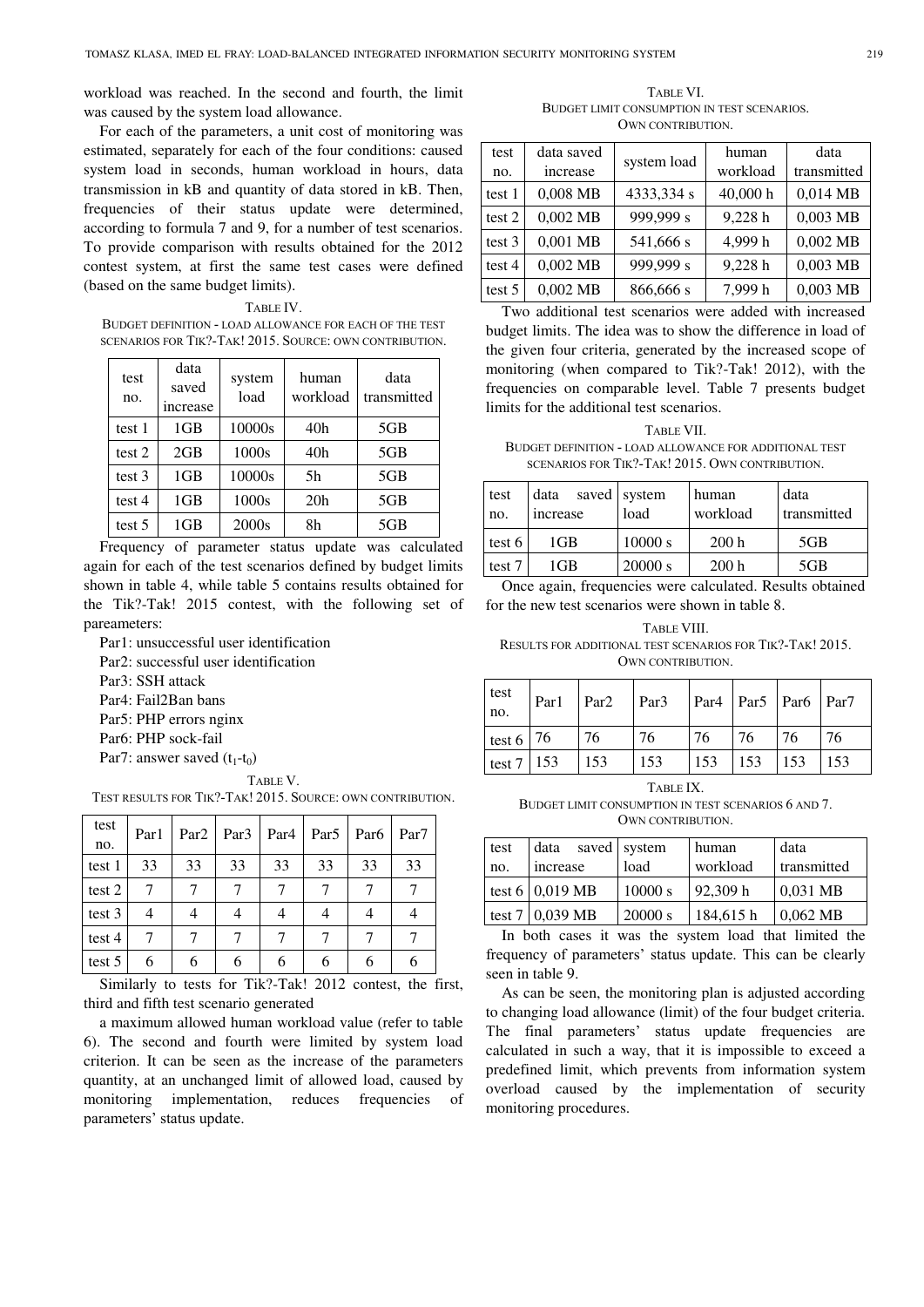### VI. DISCUSSION

It should be noted that data does not necessarily have to be updated in the form of readings from specific points in time. The described mechanism can be applied as well if the data source returns periodically a summary of status changes in time or some aggregated value of status readings from some time period. As a result, this mechanism is connected at least with some latency in status update or even change of data granularity.

## system response time [ms]



Fig. 3 Value in time of one of the Tik?-Tak! parameters gathered at *f*=1s. Own contribution.



Fig. 4 Values in time of one of Tik?-Tak! parameters gathered with frequency *f*=5min. Own contribution.

In this paper it was assumed that budget criteria values were evaluated according to some rules or methodology, which is irrelevant from the perspective of the proposed mechanism. However, those limits may have impact on the accuracy of further reasoning on the basis of gathered data (due to data granularity and latency in their receive). The method for calculation of those budget limits is not a part of this paper, however. To show, that the mechanism proposed in this paper, if it is not used with too strict budget limits, shall not reduce detectability of security incidents, data for one of the parameters chosen for Tik?-Tak! contest was compared in two scenarios. Figure 5 shows values gathered with a maximum possible frequency (*f*=1s) within a 24h time period. As the system designer defined the maximum comfortable system latency as 300ms, that value was defined as a limit – all incidents when this is exceeded should be treated as a significant system slow down. In analyzed time

period such an anomaly occurred around 11:20, and lasted for about 15 minutes.

Figure 6 presents values of the same parameter, but updated/gathered during the same time period at a lower frequency *f*=5min. as can be seen, although figures differ, the overall characteristics remained, so it is still possible to detect this anomaly, however with some latency. The reduction of reasoning precision (latency) caused by data granularity was paired with significant reduction of monitoring costs. As a result, application of a mechanism proposed in this paper should always be combined with proper evaluation of allowed load limits. Standardization of that evaluation is the most significant field of future work. The proposed solution, however, takes budget limits as input arguments, without considering how they were calculated.

#### VII. CONCLUSION

The proposed approach to security monitoring, is a complex solution for all steps of the process, starting with planning and finishing with reasoning about the state of security of the whole system. Thanks to many adaptation mechanisms it can be adjusted to requirements and implemented in different organizations. What is important, the selection of monitoring plan is done in a way that is supposed to prevent system overload caused by the monitoring activity itself. Construction of the reasoning process, including knowledge aggregation, was prepared in such a way that it provides a clear answer which areas or elements of the system were affected by significant security incidents, which means that in those areas already implemented countermeasures are probably insufficient. Then, on the basis of such an information, it becomes easy to plan an audit repeat, if required.

#### **REFERENCES**

- [1] Aiello, M. and Pagani, G.A. 2014. The Smart Grid's Data Generating Potentials. Annals of Computer Science and Information Systems. 2014, Vol. 2, pp. 9-16., DOI: 10.15439/2014F509
- [2] Bean, Michael, A. Probability: The Science of Uncertainty with Applications to Investments, Insurance, and Engineering. Providence : American Mathematical Society, 2001.
- [3] Brdys, M.A. 2014. Integrated monitoring, control and security of Critical Infrastructure Systems. Annual Reviews in Control. 2014, 38, pp. 47-70., DOI: 10.1016/j.arcontrol.2014.03.006
- [4] Dalpiaz, F., Giorgini, P., Salnitri, M., Designing secure business processes with SecBPMN. Enterprise, Business-Process and Information Systems Modeling, pp.200-214, 2015, DOI: 10.1007/s10270-015-0499-4
- [5] Deraison R., Gula R., Ranum M., Unified Security Monitoring (USM), Real-Time Situational Awareness of Network Vulnerabilities, Events and Configurations, Tenable Network Security, 2009
- [6] El Fray, I. A Comparative Study of Risk Assessment Methods, MEHARI & CRAMM with a New Formal Model of Risk Assessment (FoMRA). Information Systems. Computer Information Systems and Industrial Management. 2012, Vol. 7564 of the series Lecture Notes in Computer Science., DOI: 10.1007/978-3-642-33260-9\_37
- [7] Fenz, S., et al. 2013. FORISK: Formalising information security risk and compliance management. 2013 43rd Annual IEEE/IFIP Conference on Dependable Systems and Networks Workshop (DSN-W). 2013., DOI: 10.1109/DSNW.2013.6615533